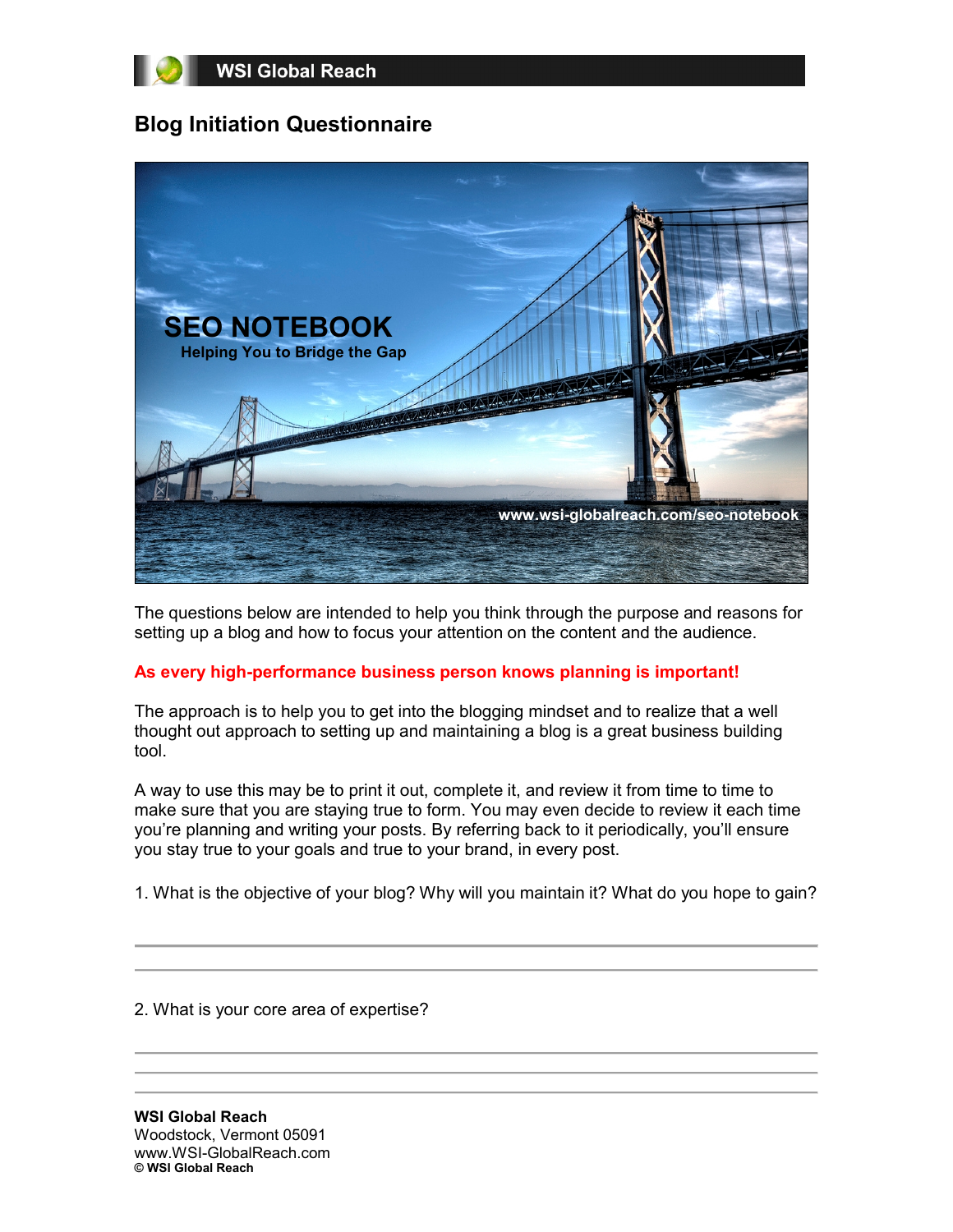3. Why would readers want to read your posts and not get their information elsewhere?

4. Describe your brand. (Maybe try to assign a personality to it. For Example: Is it a James Bond or an Austin Powers? A Dr Phil or an Oprah? A night-clubber or an opera-goer?). The idea here is to define a personality for your brand and then to bring the personality of your brand into the blog.

5. Who is (or will be) your typical reader? (For example: brain surgeon, male, 30-45, professional, affluent, physically active)

6. What do you believe is your reader's current opinion of your blog or your website or your business? (For example: Unaware / best in the area / suspicious / loyal customer / indifferent)

7. How do you want your readers to perceive your business as a result of your blog?

8. Do you know of any barriers to subscription / loyalty / trust? (Reasons the reader might decide NOT to trust you and do what you want)

**WSI Global Reach** Woodstock, Vermont 05091 www.WSI-GlobalReach.com **© WSI Global Reach**